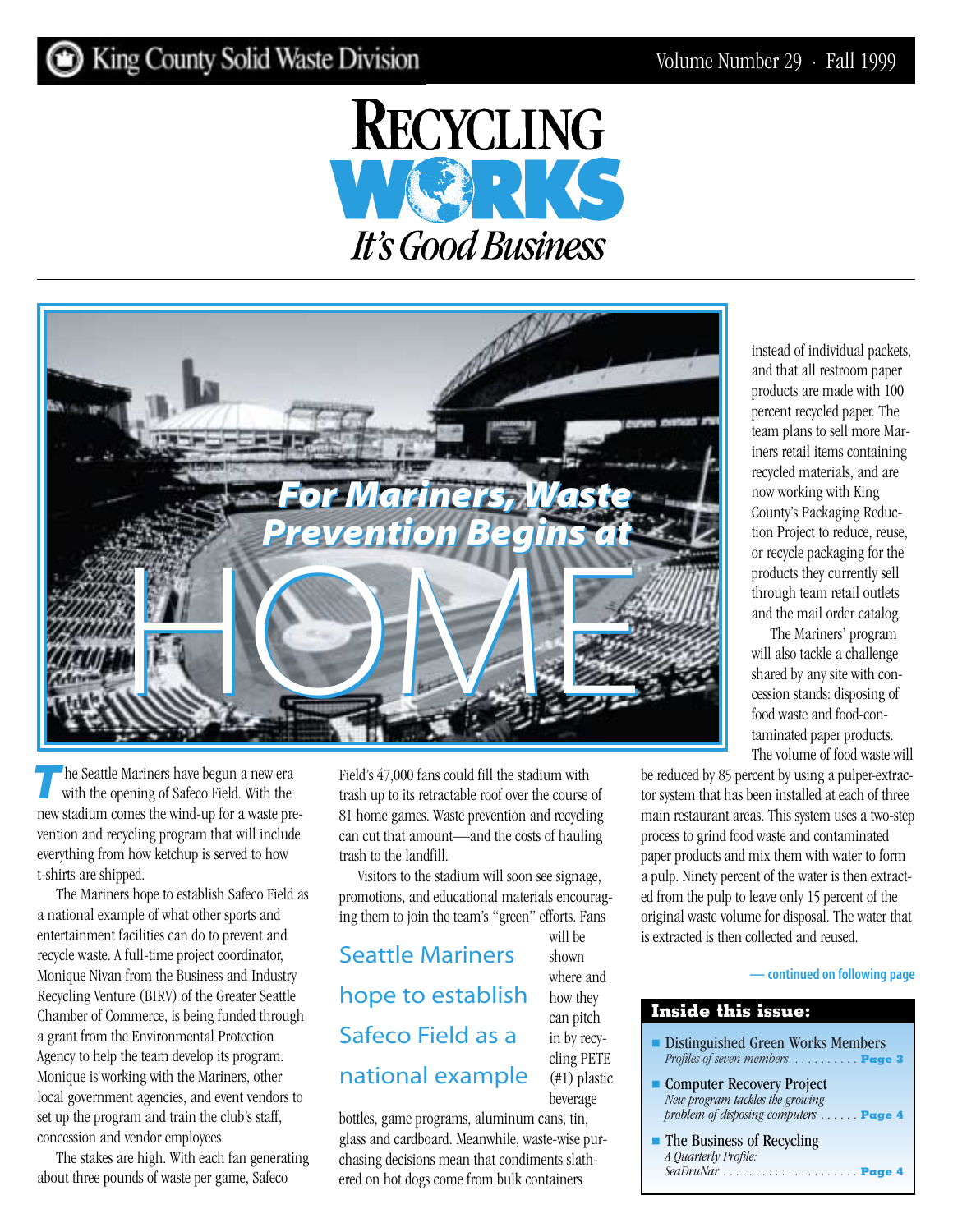<span id="page-1-0"></span>

#### **Mariners continued from front**

Safeco Field is giving many Mariners fans their first chance to see baseball played on grass. For groundskeepers, tending a grass field is also a chance to demonstrate resource conservation. Surface water run-off is being collected and used for irrigation of the field and exterior landscaping, and all grass clippings are collected and hauled to Cedar Grove Composting.

If you would like to learn more about the Mariners' waste prevention and recycling program, contact Monique Niven of the BIRV at 206-389-7242. ●

### **BIG BLUE Goes Green with Recycled Plastic Computers**

IBM's 6893 IntelliStation E Pro workstation is the first PC to use recycled plastic in all the CPU's major plastic parts. The company found that converting eight parts once made of prime resin to a recycled plastic resin carried no additional costs—in fact, IBM now saves 20 percent on the manufacture of one specific component.

The IBM Engineering Center for Environmentally Conscious Products developed the recycled plastic. Each computer uses 3.5 pounds of the recycled plastic and the industry is taking notice. IBM's development program was awarded the 1998 Recycler of the Year Award by the Society of Plastics Engineers Recycling Division.

The 6893 IntelliStation E Pro offers consumers the best of both worlds: an environmentally conscious product with muscular PC performance. The computer contains Intel's new Pentium III microprocessor and vivid 2D/3D graphics in a compact 5-slot/4-bay desktop design. For more information, visit www.ibm.com or call 1-888-411-1WEB. ●

# **Looking Ahead to Earth Day 2000!**

Earth Day 2000, scheduled for April 22, 2000, will be here before you know it. Businesses are playing a larger role than ever in celebrating our remarkable planet and our responsibility to it. A worldwide network of organizations, corporations, national leaders, and grassroots groups is working to encourage environmental action.

It's not too early to plan your business' participation! You can:

➀**Get Earth Day 2000 in a box.** Earth Day Network will send you information about money saving programs, business resource lists, and suggested Earth Day 2000 activities at your workplace— you can even get ecofriendly Earth Day t-shirts for your employees. The boxes are tailored to meet the needs of your business, so thDay<sup>2</sup> whether you have one employee or one thousand, they can get you started. For more information, e-mail Earth Day Network at **earthday@earthday.net**.

➁**Become a Green Works member.** Our staff will help you develop ways to reduce and recycle waste good for your planet, your customers and staff, and also your bottom line. If you're already a member, think about upgrading your status with even more waste-prevention activities. Give us a call at 206-296-8800, 1-800-833-6388 (TTY Relay) or e-mail us at **greenworks.swd@ metrokc.gov.**And check out our web site at **[www.metrokc.gov/greenworks](http://www.metrokc.gov/greenworks)**

> ➂**Check out the Earth Day Network web site, [www.earthday.net](http://www.earthday.net) for more ideas and**

**inspiration.** If your company has a web site, you can add your support by promoting Earth Day 2000 and adding a link to the Earth Day Network's site. ●

### **Beaming Up to Buying Recycled**

Want the low-down from experts on buying recycled-content products? The answers are over your head—or they will be, this November 9, from 8 to 10 a.m., during a national satellite forum sponsored by the U.S. Environmental Protection Agency and the Buy Recycled Business Alliance, a partnership of the National Recycling Coalition. The free, interactive forum, entitled "Buying Recycled: The Real Story about Cost, Availability, and Quality" will beam down to the University of Washington, with insights on how you can buy high-quality, competitively priced recycled products—whatever your company's size.

The forum will feature Richard Keller, a nationally recognized trainer on buying recycled products, who has conducted more than 125 seminars on this topic. King County's own Eric Nelson, Environmental Purchasing Coordinator, has particular insights on the challenges buyers face when trying to change long-standing purchasing methods. Small businesses will get special attention as Susan

McCloskey, President of Office Plan, will address how smaller companies without purchasing staff can get the best buys. Bob Langert, Director of Public and Community Affairs for McDonald's Corporation, has broad expertise in how buyers can benefit by working with suppliers of recycled-content products. Panelists will cover a full range of cost and quality topics relating to commonly used and more unusual products—and you'll be able to call in your own questions.

So how do you beam aboard? You can verify the site and reserve your seat by calling Michael Pilat at the University of Washington's Department of Civil Engineering, 206-543-4789, or fax at 206-685-3836. For more information, visit the WasteWise web site at **[www.epa.gov/wastewise/wwsf](http://www.epa.gov/wastewise/wwsf)**, e-mail **wwsf@erg.com**, or fax your request to 703-841-1440.  $\bullet$ 

Page 2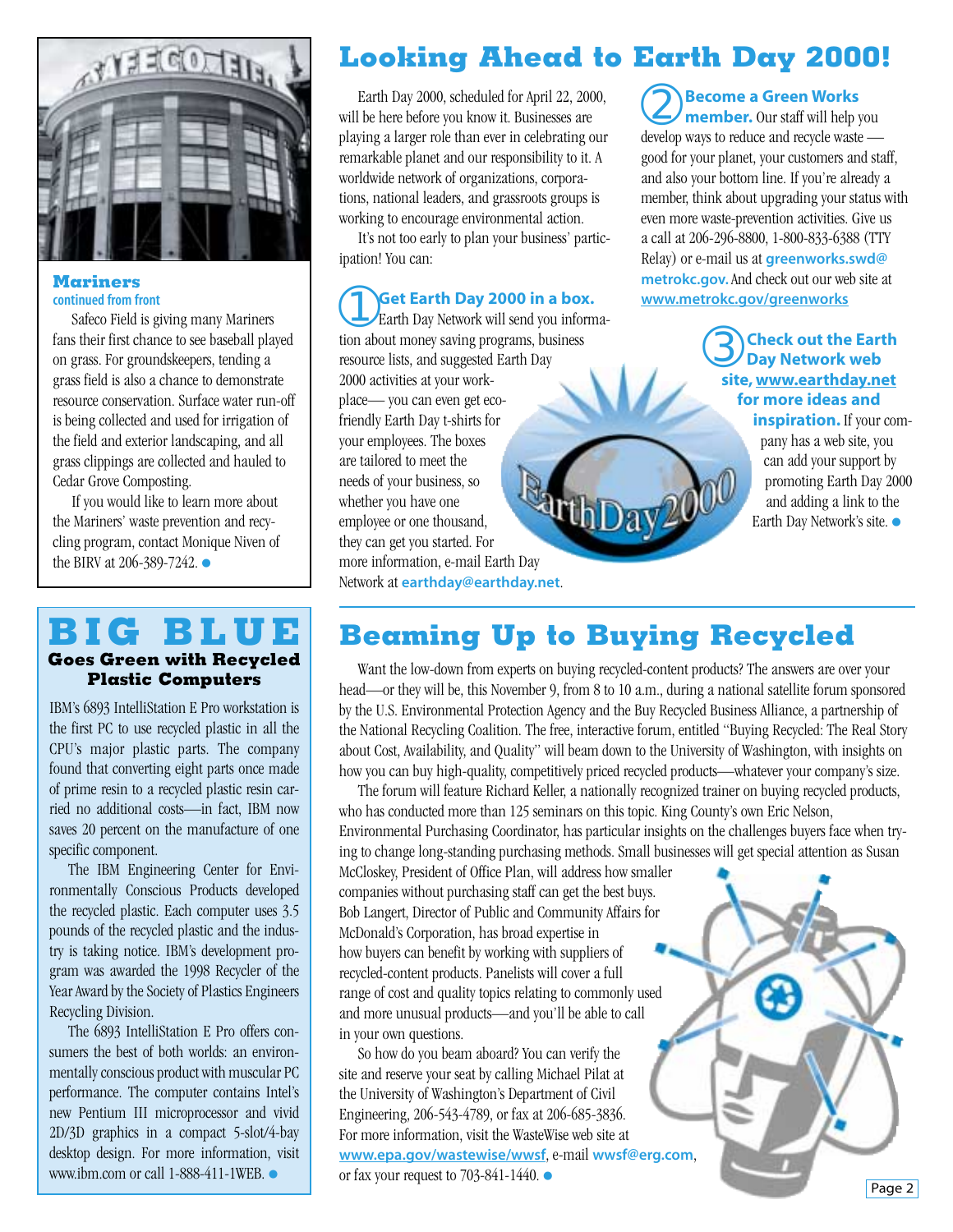### <span id="page-2-0"></span>**THEABER In Action: Distinguished Businesses in the Green**King County Solid Waste Division



**This year, Molbak's will recycle 145,000 square feet of plastic from old greenhouse coverings.**

### **Molbak's Greenhouse, Inc.**

This garden center's main store, distribution center, and farm are always sprouting new ideas for recycling and preventing waste. All new

Molbak's orientation on

employees start out with a full recycling, reusing

planting pots, pallets, and packing materials. This year, Molbak's will put new plastic coverings on two-thirds of their greenhouses and they have plans to recycle all 145,000 square feet of the old plastic. By ordering directly from the wholesaler, Molbak's has eliminated an unnecessary foil sleeve that used to be placed on plants by the distributor. For those harder-to-recycle items, Molbak's also makes extensive use of the Industrial Materials Exchange (IMEX) to search out takers for the usable materials. For more information, contact Virginia Petrie at 425-398-5288. ●

### **Moore & Associates, Inc.**

When you reach the Moore & Associates voice mail system, you're automatically part of a recycling effort. Enterprising employees found they could use an old computer monitor, the bane of many an office storeroom, to access their voice mail system menu. In the old days, they used to call a service person to make changes to the system — now they do it themselves. This organizational consulting firm succeeds at preventing waste by organizing an office-wide effort. Whether



staff use the copiers or the kitchen, there are waste-prevention

tips posted nearby. The building's property managers handle the paper recycling program, but Moore & Associates go a step further. A recycling team takes glass, plastic, and metals off the premises for recycling. It adds up to an impressive 73 percent recycling rate, and the results are posted in the kitchen for all to see. For more information, contact Mark Guidry at 425-453-1700. ●

### **WESTHILL Inc. Building Contractors**

Foremen at WESTHILL Inc. Building Contractors make sure that all crew members and subcontractors are on the same page about the

WESTHILL, inc. building contractors

company's recycling standards. WESTHILL recy-

cles drywall and clean wood, and there is very little waste on the job sites because material orders are very precise. Any items that are left over are stored at WESTHILL's shop to be used on other jobs. WESTHILL makes extra efforts to keep

building supplies out of landfills by bringing salvaged materials to companies like Second Use Building Materials for resale and reuse. Best of all, disposal savings are passed on to customers. For more information, contact Charles Russell III at 425-483-0999. ●

### **Steven J. Albright, Lake Union Dentistry**

Patients at Lake Union Dentistry come away with more than clean teeth and a bright smile they also take with them a greater awareness of how to prevent waste. Signs, pictures, certificates, and articles throughout the reception area high-



light the clinic's environmental activities. Staff

recycle all types of paper, glass bottles, tin and aluminum cans—and even take home food scraps for composting. The clinic has standing orders for recycled-content office products, and is always on the lookout for new ones. But Lake Union Dentistry doesn't keep a good idea to themselves. They spread the word about recycling and waste prevention to neighboring businesses, and to other dentists and dental students. For more information, contact Paula Cipolla at 206-328-3002. ●

**[— continued on reverse](#page-4-0)**

### **New Members**

- Moore's Body Shop, *Seattle*
- Hampton Inn Seattle Airport, *Tukwila*
- Julia F. Tybor Moore, MD, *Federal Way*
- Roger S. Chin, DDS, *Bellevue*
- Tom Smith's Automotive Inc., *Seattle*
- Envirotest Research, Inc., *Seattle*

#### **Renewals**

- Center for Oral Surgery, *Bellevue*
- Scott C. Schwalm Dental Office, *Bellevue*
- Group Health Cooperative, Inc. · Northshore Medical Center, *Bothell ·* Federal Way
- AdCorp, *Redmond*
- Waste Management, Inc.-Sno-King, *Kirkland*
- Shasta Beverages, Inc., *Tukwila*
- Brandrud Furniture, Inc., *Auburn*
- In Harmony, *Redmond*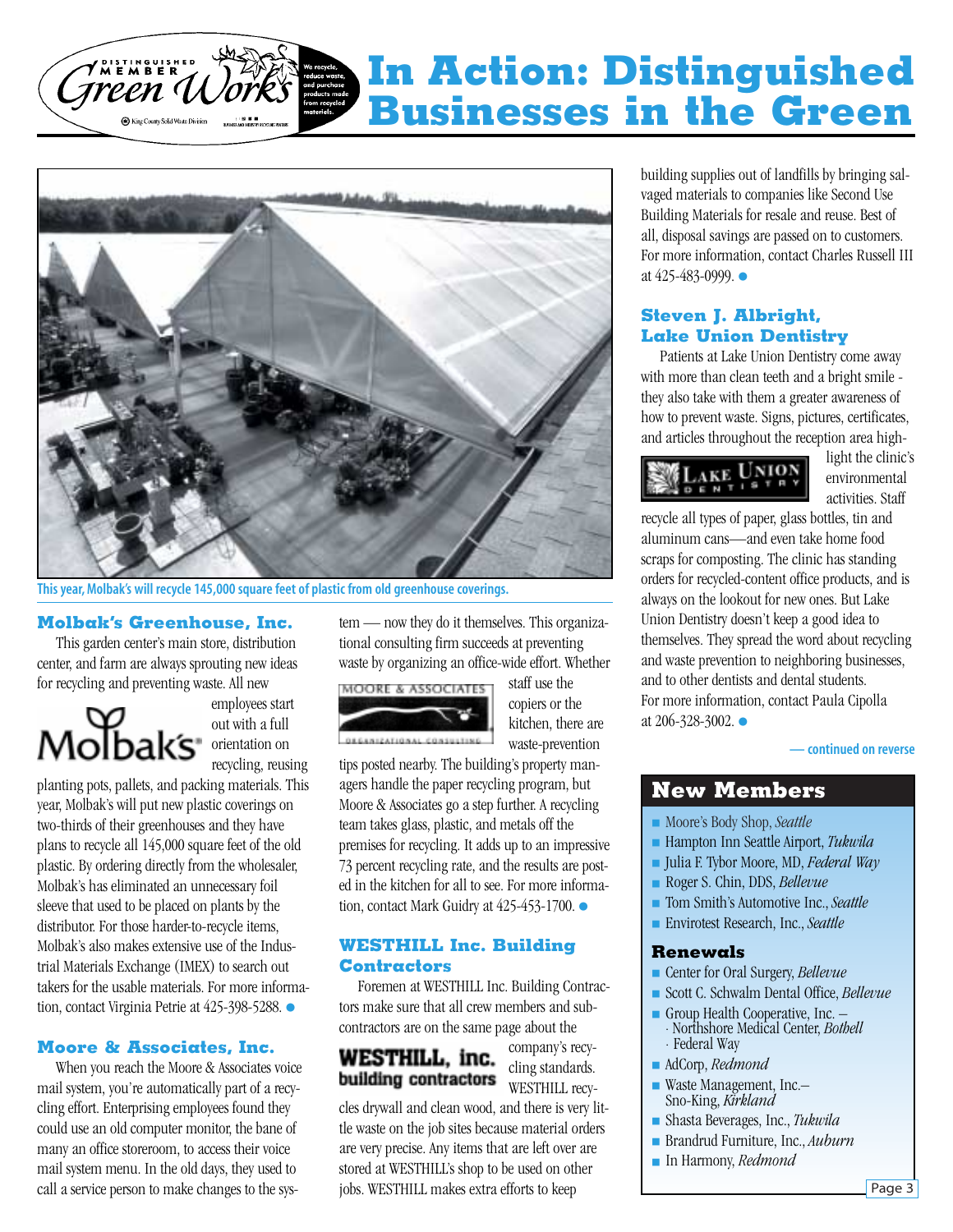### <span id="page-3-0"></span>**The Sleeping Beauty of Energy Star®**

An employee who sleeps during the workday isn't much help to your business—but a napping copy machine is. In fact, fax machines, computer monitors, copiers, scanners, and printers that cat nap during downtime can save you up to 50 percent on energy used to run that equipment. And since saving energy also means reduced reliance on dams and power plants, along with reduced air and water pollution, the right office machines give our environment a break, too.

Finding these power-stingy units is simple just look for the Energy Star® label. The Environmental Protection Agency and the Department of Energy created the Energy Star® program to make it easy for consumers to identify and purchase products that save both energy and money. Only those products that meet energy-efficiency standards set by the program qualify for the label. You'll find hundreds of Energy Star® qualifying products for the home and office, made by practically every leading manufacturer. The products have all the performance features of standard equipment, plus an ability to reduce energy waste—and save consumers money.

Most office machines stay on all day, even though their total working time usually amounts to an hour or two. Energy Star®-labeled office equipment saves energy by powering down and "going to sleep" when not pressed into service.



Copiers can also make double-sided copies, which saves paper and energy. Plus, since Energy Star® equipment creates less heat when it sleeps, the equipment lasts longer, and offices need less air conditioning to stay cool and comfortable.

The total effect of these energy savings is stellar. If everyone were to purchase only office equipment with the Energy Star® label this year, our nation would save almost \$1.5 billion a year in energy bills and cut the air pollution equal to the amount produced by more than 3 million cars! So look for the Energy Star® label. If you are writing purchasing specifications, make sure they include the following language: "shall meet the Energy Star specifications for energy efficiency." For more information about Energy Star® products, visit [www.epa.gov/appdstar/esoe/](http://www.epa.gov/appdstar/esoe/) or call 1-888-STAR-YES. ●

# **Computer Recovery Project**

King County Solid Waste and Seattle Public Utilities have set about to address a growing concern – computer equipment waste. The average family in King County disposes of one computer every five years. Businesses go through electronic equipment even faster. Computers are becoming obsolete at an ever-quickening pace due to the advent of cheaper (even free) personal computers, better hardware and more complex software that requires increasingly sophisticated equipment. The result: an estimated 100,000 computers will be discarded each year in King County.

Computers are problem waste because of the volume of lead—a heavy metal—that is present in the computer monitor glass. The same lead that protects computer users from radiation

> from the monitors can be dangerous to humans, fish and wildlife. King County's Computer Recovery Project aims to help businesses and residents to reduce computer waste. Foremost on the agenda is educating the business community and the public about ways to reuse and recycle the used equipment. The program will also provide information on alternatives to purchasing new computers including leasing, upgrading existing equipment,

and buying refurbished computers. The project is scheduled to start in full swing at the beginning of next year – right after clocks strike 2000! Call Green Works at 206/296-8800 for more information. ●

### **The Business of Recycling**

*A Quarterly Profile of Your Local Recycling Service Providers*



### **Sea-Dru-Nar Recycling**

Seattle Drug and Narcotic Treatment Center, Inc., known around town as "Sea-Dru-Nar," is a long-term drug and alcohol treatment facility. Founded in 1968 as the Northwest's first such treatment center, Sea-Dru-Nar currently has three facilities in the Seattle area and one after-care apartment complex.

Sea-Dru-Nar Recycling was established in 1979 to give their clients a work environment in which they could learn the supervisory and general job skills that would ease their reentry into the broader community. Revenue from the recycling program, which is a private non-profit company, helps to support the residential treatment of Sea-Dru-Nar and subsidize the many clients who otherwise couldn't afford treatment.

Sea-Dru-Nar Recycling boasts state-of-theart equipment and a trained, knowledgeable team. The company specializes in office paper recycling, and currently serves more than 800 greater King County businesses with programs tailored to meet their needs. Sea-Dru-Nar accepts all office-grade paper, newspaper, magazines, cardboard and aluminum cans, and provides an assortment of recycling containers for both inside and outside collection. Businesses who recycle with Sea-Dru-Nar benefit by saving money on disposal, helping the environment, and supporting a proven treatment program that gets clients back on their feet and back to work.

To find out more about Sea-Dru-Nar, call 206-467-7550. ●

Page 4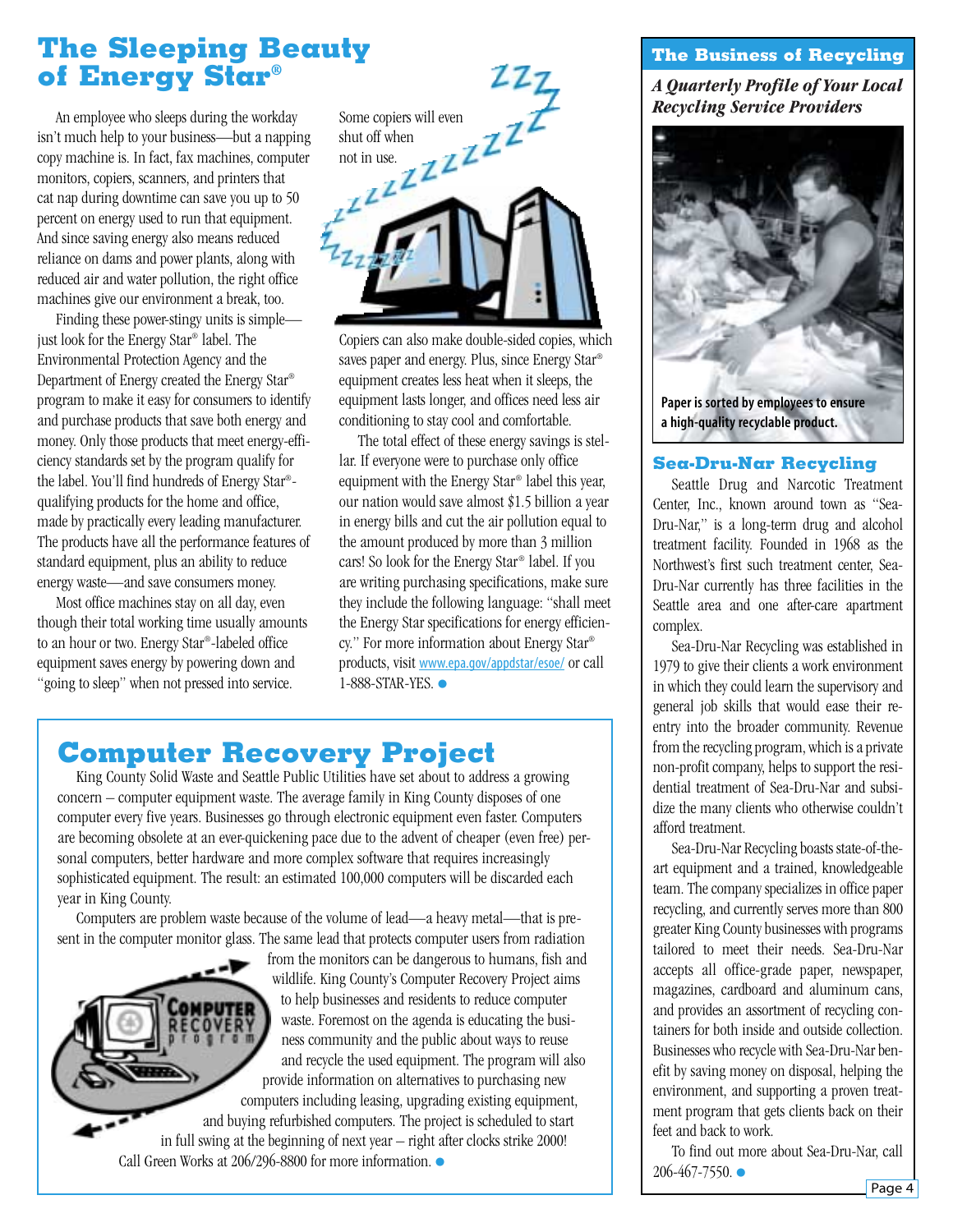### <span id="page-4-0"></span>**In Action, continued**



**Dr. Jessica Saepoff takes pride in offering her patients a toxic-free environment. X-rays are viewed on a computer and there is no need for film and developing chemicals.**

### **Natural Dental Health Associates**

Just one sniff and you can tell there is something different about this dental office. Natural Dental Health Associates specializes in providing



clients with fresh air and a toxic-free environment. Their state-of-the-art digital x-ray machine eliminates the need for x-ray film and developing chemicals. A natural steam

sterilization process replaces toxic chemical sterilants and eliminates chemical odors. They've also replaced plastic and paper bibs and towels with cloth items. Cloth is not only softer against patients' skin, but can be laundered and reused.

And you won't find outdated golf magazines in this waiting room—Natural Dental Health Associates offers a selection of environmental publications and catalogs that feature products made from recycled materials. For more information, contact Kathy Epstein at 425-427-8899.

#### **McKinstry Co.**

This mechanical and sheetmetal contractor works waste management into their entire operation—even into their social events. They have switched from paper documentation and shop drawings to a CAD system and project management software, saving volumes of paper. They cut metal waste through their coil sheet metal fabrication process. Another computerized system

using "nesting software" selects the smallest metal sizes for fitting fabrication. Incoming shipments are leaner, thanks to meetings with

# **McKyinstry**

suppliers in which McKinstry requested minimized or reusable packag-

ing. On job sites they recycle metal, pallets and scrap wood, cardboard, and aluminum cans. It adds up to a good time for employees, because in addition to regular cost savings, recycling proceeds support an occasional catered lunch and an annual Christmas party for employees' kids. For more information, contact Gary Fadden, Sr. at 206-762-3311. ●

#### **Re-marks, Inc.**

In one year, Re-marks has turned a new page in waste prevention. The small manufacturer now makes its flagship product, plastic bookmarks,



from 100 percent recycled materials. General Manager Ben P. Oleson was willing to spend more on

materials and manufacturing, but found the only additional expense was some time on his part. Now, all of their new products will have environmentally wise design and content. Re-marks has gone cover-to-cover in waste prevention by redesigning their packaging to reduce waste and use recycled materials, by buying recycled-content office supplies, and by upgrading their recycling activities. Committed management, and a designated employee who focuses on environmental issues and works with vendors and customers, help Re-marks make its mark in your favorite books—not at the landfill. For more information contact Ben Oleson at 206-548-1008, ext. 13. ●

### **Save the Date! Natural Connections**

Mark your calendars to watch Natural Connections, a one-hour television program sponsored by King County airing October 15 at 8:00 p.m. on KOMO-TV (Channel 4). The show focuses on the interconnectedness among different species and their ecosystems, and how our everyday actions affect the environment. The program also examines our need to accept responsibility for our actions — and how each individual can, in fact, make a difference. Several Northwest scientists explain aspects of the natural world including biodiversity, the role of salmon in the web of life, keystone species, healthy forests, and the effects of human beings on the environment.